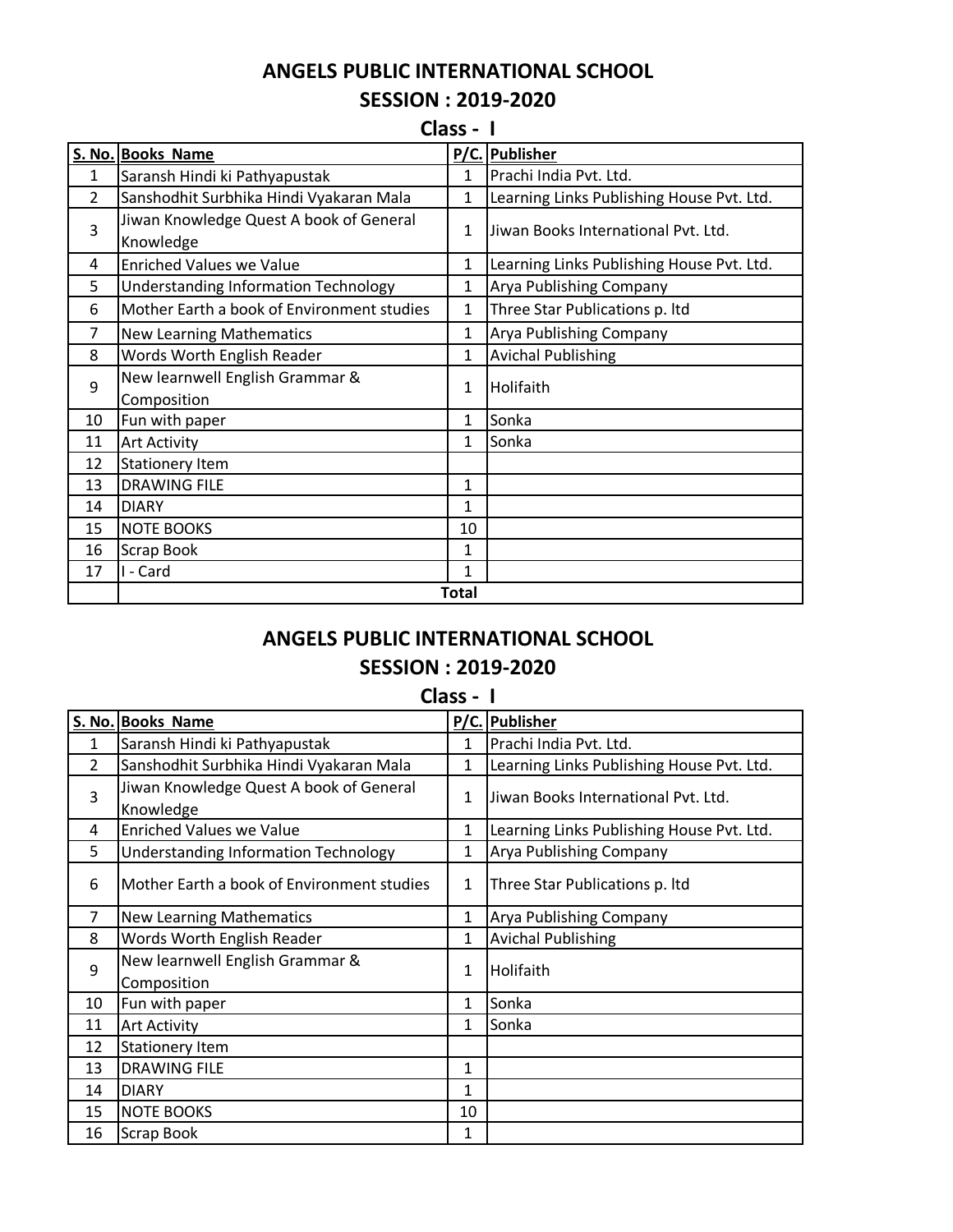| - | . | -     |  |
|---|---|-------|--|
|   |   | Totar |  |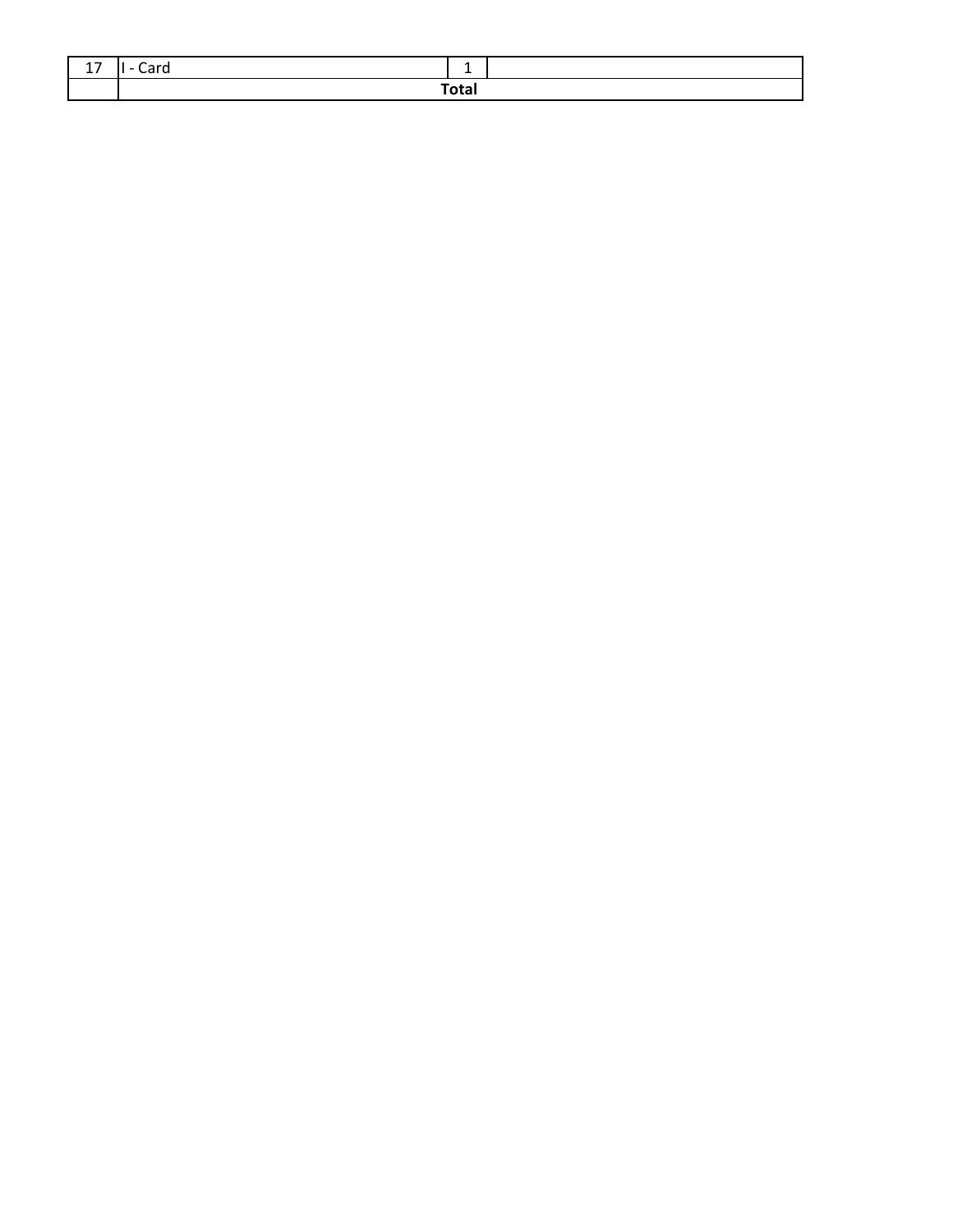| <u>Rate</u> |  |
|-------------|--|
| 220         |  |
| 195         |  |
| 180         |  |
| 180         |  |
| 120         |  |
| 149         |  |
| 264         |  |
| 140         |  |
| 150         |  |
| 90          |  |
| 70          |  |
| 332         |  |
| 40          |  |
| 50          |  |
| 300         |  |
| 40          |  |
| 30          |  |
| 2550        |  |

| <u>Rate</u>     |  |
|-----------------|--|
| 220             |  |
| 195             |  |
|                 |  |
| 180             |  |
| 180             |  |
| 120             |  |
|                 |  |
| 149             |  |
| 264             |  |
| 140             |  |
|                 |  |
| 150             |  |
| 90              |  |
| $\overline{70}$ |  |
| 332             |  |
| $\frac{40}{50}$ |  |
|                 |  |
| 300             |  |
| 40              |  |